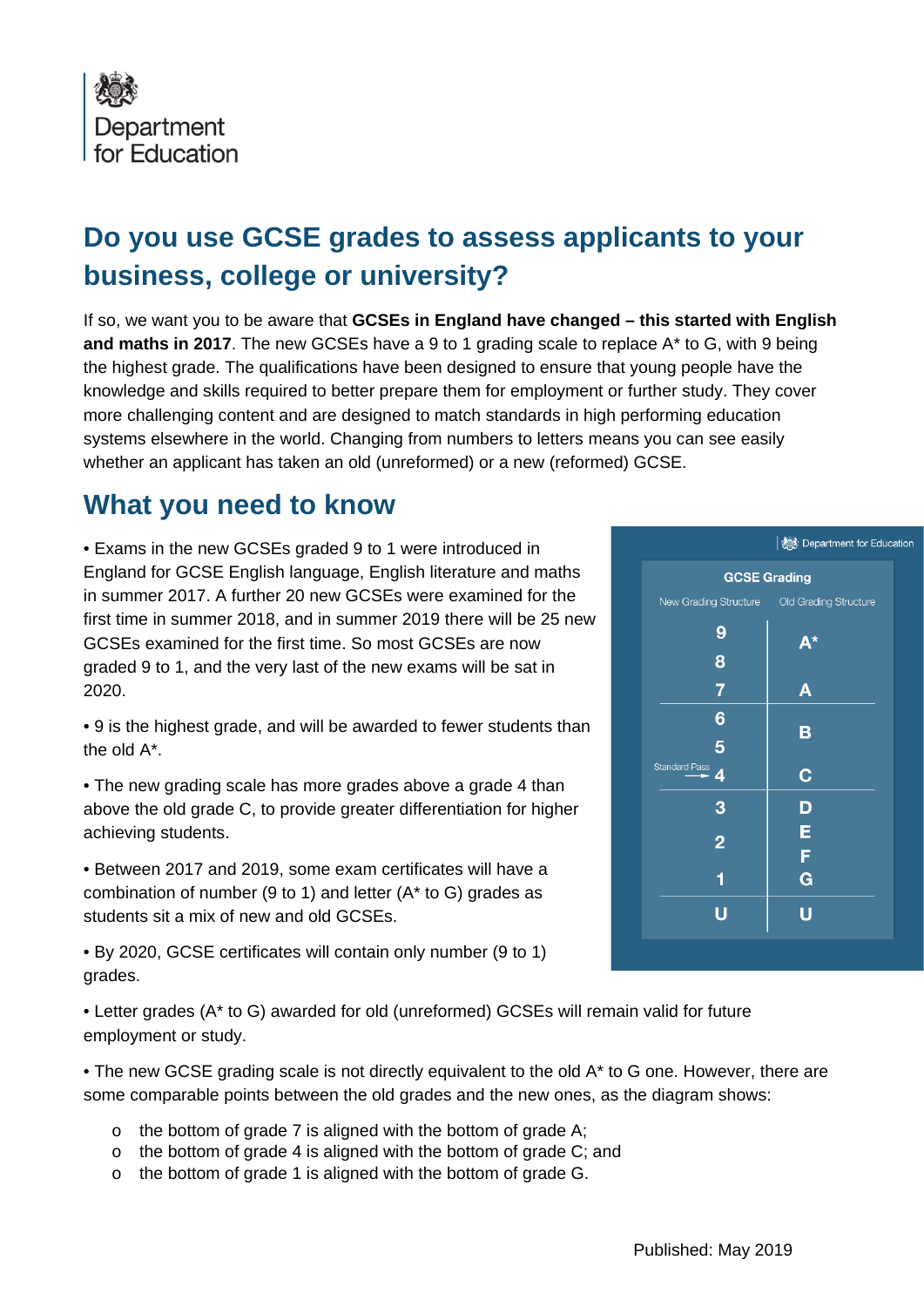• Most GCSEs taken by students at schools in Wales and Northern Ireland will continue to be graded A\* to G. In conjunction with the other regulators, Ofqual, the qualifications regulator in England, has produced [guidance](https://www.gov.uk/government/publications/gcse-and-a-level-differences-in-england-wales-and-northern-ireland) which helps explain the differences and similarities between GCSE qualifications in England, [Wales](https://www.qualificationswales.org/english/qualifications/gcses-and-a-levels/gcses/) and [Northern Ireland.](http://ccea.org.uk/regulation/gcse_grading)

• A grade 4 or above marks a similar achievement to the old grade C or above, the standard for a level 2 qualification. If you have previously set grade C as your entry requirement, it would be reasonable to ask for a grade 4 under the new system, unless you have made a deliberate decision to raise the entry bar.

• The Department for Education recognises grade 4 and above as a 'standard pass' in all subjects. It is a credible achievement for a young person that should be valued as a passport to future study and employment. Students who do not hold a grade 4 or above in English and/or maths must continue to study these subjects as part of their post-16 education. This requirement does not apply to other subjects.

• To continue to raise standards in English and maths, the Department for Education recognises a grade 5 and above in English or maths as a 'strong pass' in its headline school performance measure for English and maths attainment; a benchmark comparable with high performing education systems.

## **What you need to do**

• Update recruitment materials, training and practices ready for applicants having GCSE certificates and CVs with numbers as well as letters.

• Continue to set the level of GCSE grades needed to meet your entry requirements. The comparison points described above should help you to set realistic expectations for students who have taken the new, more demanding GCSEs.